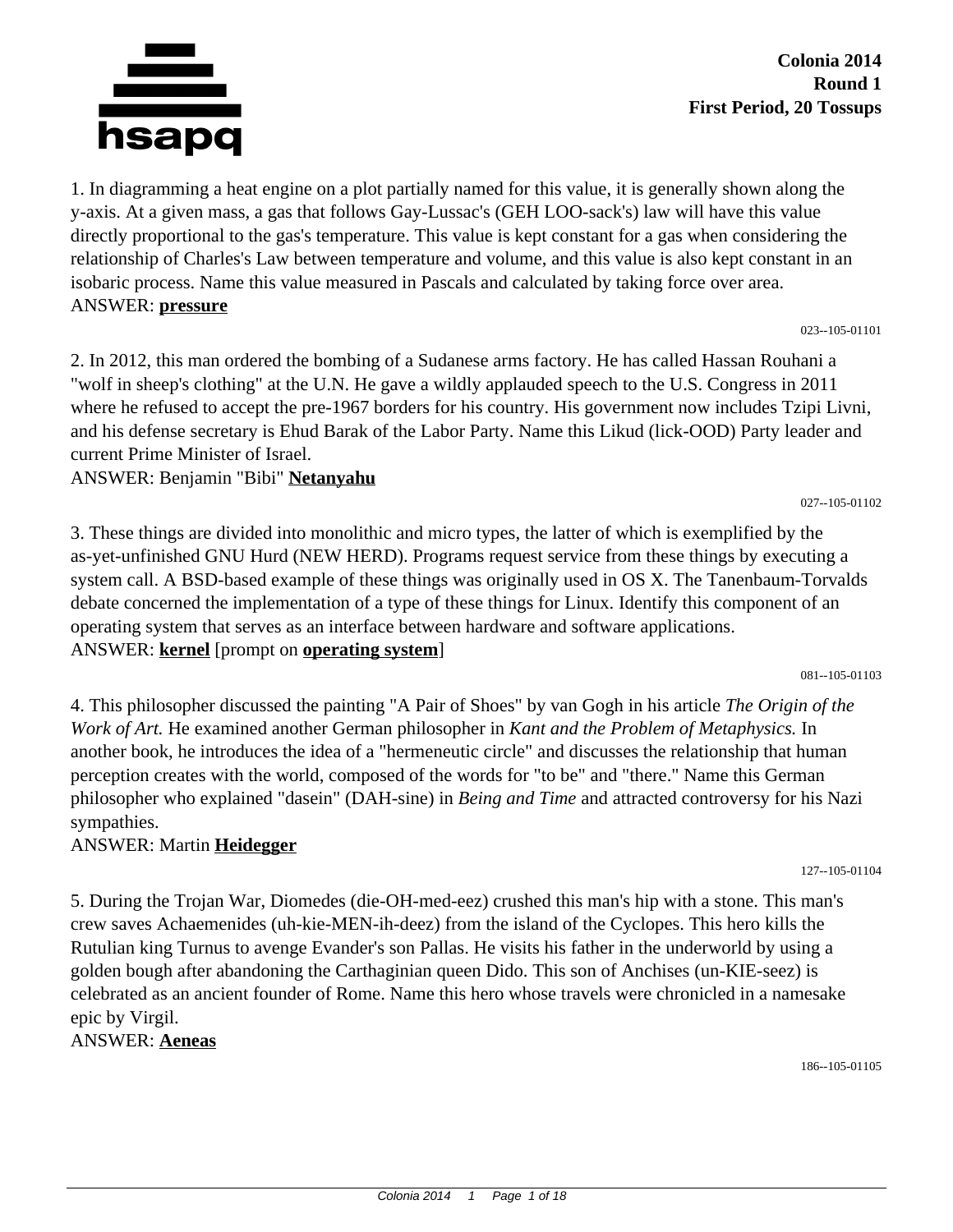6. The song "Non, je ne regrette rien" is featured prominently in this film. Its protagonist is chased through the streets of Mombasa by agents of Cobol Engineering. That same character in this movie tasks Ariadne, played by Ellen Page, with drawing a maze in two minutes that takes one minute to solve. Throughout this movie, Cobb, played by Leonardo DiCaprio, is stalked by the projection of his dead wife Mal. Name this 2010 Christopher Nolan movie about dreams.

ANSWER: **Inception**

7. This character is first described by Richard Enfield, who mentions him ostentatiously signing a check. This man's suicide note is read by the lawyer Utterson, and Dr. Lanyon tries while trying to save him. He tramples a young girl without mercy and uses his cane to murder Sir Danvers Carew. This man eventually no longer requires a potion in order to transform into his fiendish counterpart. Name this scientist invented by Robert Louis Stevenson who transforms into the evil Mr. Hyde.

ANSWER: Henry **Jekyll** [or **Henry** Jekyll; accept **Hyde** until mentioned; accept **Edward** until "Hyde"] 052--105-01107

8. The second verse of one of this man's songs states that "Mermaids are chanting the wild lorelei." In another of his songs a man admonishes a woman, "...don't you cry for me/For I come from Alabama with a banjo on my knee." This man wrote many songs for the Christy's Minstrels, including one traditionally sung before an annual event at Churchill Downs. Another of his songs includes the refrain, "Doo dah, doo dah." Name this American songwriter of "My Old Kentucky Home," "Camptown Races," and "Oh! Susanna."

ANSWER: Stephen **Foster**

9. In a Poisson (PWA-sohn) probability mass function, this function appears the denominator. An extension of this function, which has an output of square root of pi for the value one-half, is the gamma function. For large values, it is well-approximated with Stirling's formula. This function appears in the denominator of each term of a Taylor series. When choosing k objects from n objects, this function is applied to n in the numerator as well as to n and n minus k in the denominator. Name this function represented by an exclamation mark.

# ANSWER: **factorial**

10. This artist depicted Benjamin Franklin holding a key in his hand while a group of boys fly a kite in a stormy background. This artist painted many portraits of his patron, King George III, and he served as the second president of the Royal Academy. Another depiction by this man shows a Native American soldier kneeling near a dying British commander during the Battle of Quebec. Name this American painter of *The Death of General Wolfe.* ANSWER: Benjamin **West**

11. Constantin Brancusi's sculptures with this title are shaped nearly like the block-shaped material that they were sculpted from. Another sculpture of this name shows one person holding a book in his left hand and covering the face of the other. A sculpture of this name depicting Paolo and Francesca and originally meant for *The Gates of Hell* was made by Auguste Rodin. Give the common title of these artworks, which all show two people engaged in a display of affection. ANSWER: *The Kiss*

030--105-01108

225--105-01106

227--105-01110

121--105-01109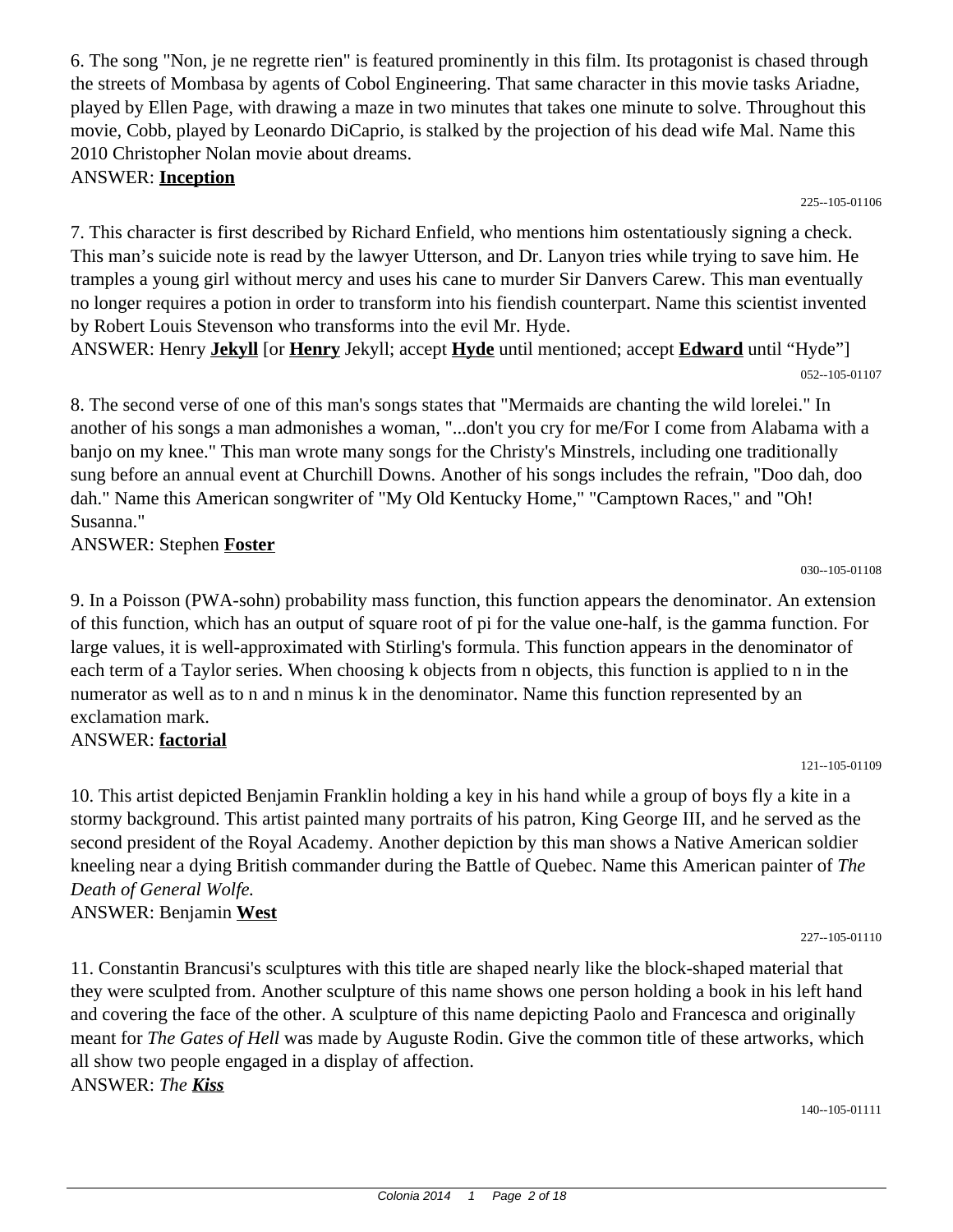12. This novel asserts that "a king is history's slave" in a chapter outlining the author's theory of history. This novel's protagonist leaves his wife Helene and wins a duel against Dolokhov. In this book, Prince Andrei survives the Battle of Austerlitz. At this novel's conclusion, Pierre decides against assassinating Napoleon and winds up marrying Natasha Rostov. Name this giant novel written by Leo Tolstoy. ANSWER: *War and Peace* [or *Voyna i Mir*]

190--105-01112

13. A character in this poem is swallowed by Vipunen (VEE-poo-nen), from whom he extorts the magic words necessary to build a boat without using his hands. The earth is created at the beginning of this poem when a bird's nest falls off the knee of Ilmatar (ILL-ma-tar), who was impregnated by the wind and becomes the mother of Vainamoinen (VINE-a-MOY-nen). Later in this poem, Ilmarinen (ILL-ma-ree-nen) forges the Sampo. Name this national epic of Finland. ANSWER: the *Kalevala* (KAH-leh-VAH-lah)

142--105-01113

14. Emile Durkheim's *Elementary Forms of the Religious Life* used a test of social role to distinguish this phenomenon from religion. It was the last of three phenomena studied "among the Azande" (uh-ZAHN-day) by Edward Evans-Pritchard, who outlined a type of "thinking" known by this term, and it was grouped with "science and religion" in a Bronislaw Malinowski paper. According to James Frazer, this phenomenon always precedes religious belief. Identify this phenomenon of manipulating the natural world with incantations and rituals.

ANSWER: **magic** [or word forms]

019--105-01114

15. A director in this country was assassinated in 2004 for his film *Submission,* criticizing Muslim society. The VVD party currently leads this country, despite conflict with Geert Wilders's PVV party in 2012. This country's Princess Margriet was born in Canada during World War II. Operation Market Garden took place in Germany and this country, where the International Court of Justice and International Criminal Court are headquartered. Two days after World War II ended, Indonesia declared independence from this country. Name this country where Queen Beatrix abdicated in 2013.

ANSWER: Kingdom of the **Netherlands** [or **Holland**; or Koninkrijk der **Nederlanden**]

190--105-01115

16. Reversible expansions and compressions that have this property constitute two stages of the Carnot cycle. In this type of reversible expansion, the work done equals RT times the log of the ratio of the volumes. For ideal gases undergoing this type of process, work is equal to the negative of heat, as these processes proceed with no change in internal energy or enthalpy, and pressure times volume is constant. Name this property possessed by phase transitions, which occur with no change in temperature. ANSWER: **isothermal** processes [or **constant-temperature** processes until "temperature" is read; prompt on **phase transition**s; do not accept "adiabatic processes"]

190--105-01116

17. A cathedral in this city was designed by Konstantin Thon and was started on this city's Sparrow Hills. Dmitry Donskoy led this city when it defeated the Tatars at the Battle of Kulikovo (koo-lee-KOH-voh). This city is home to the largest Orthodox cathedral in the world, the Cathedral of Christ the Savior. Ivan the Terrible allegedly blinded the architect of this city's eight-domed cathedral, built to honor Ivan's conquest of Kazan (kuh-ZON). This city was burned after Napoleon won the Battle of Borodino. Name this Russian city, home to St. Basil's Cathedral and the Kremlin.

ANSWER: **Moscow** [or **Moskva**]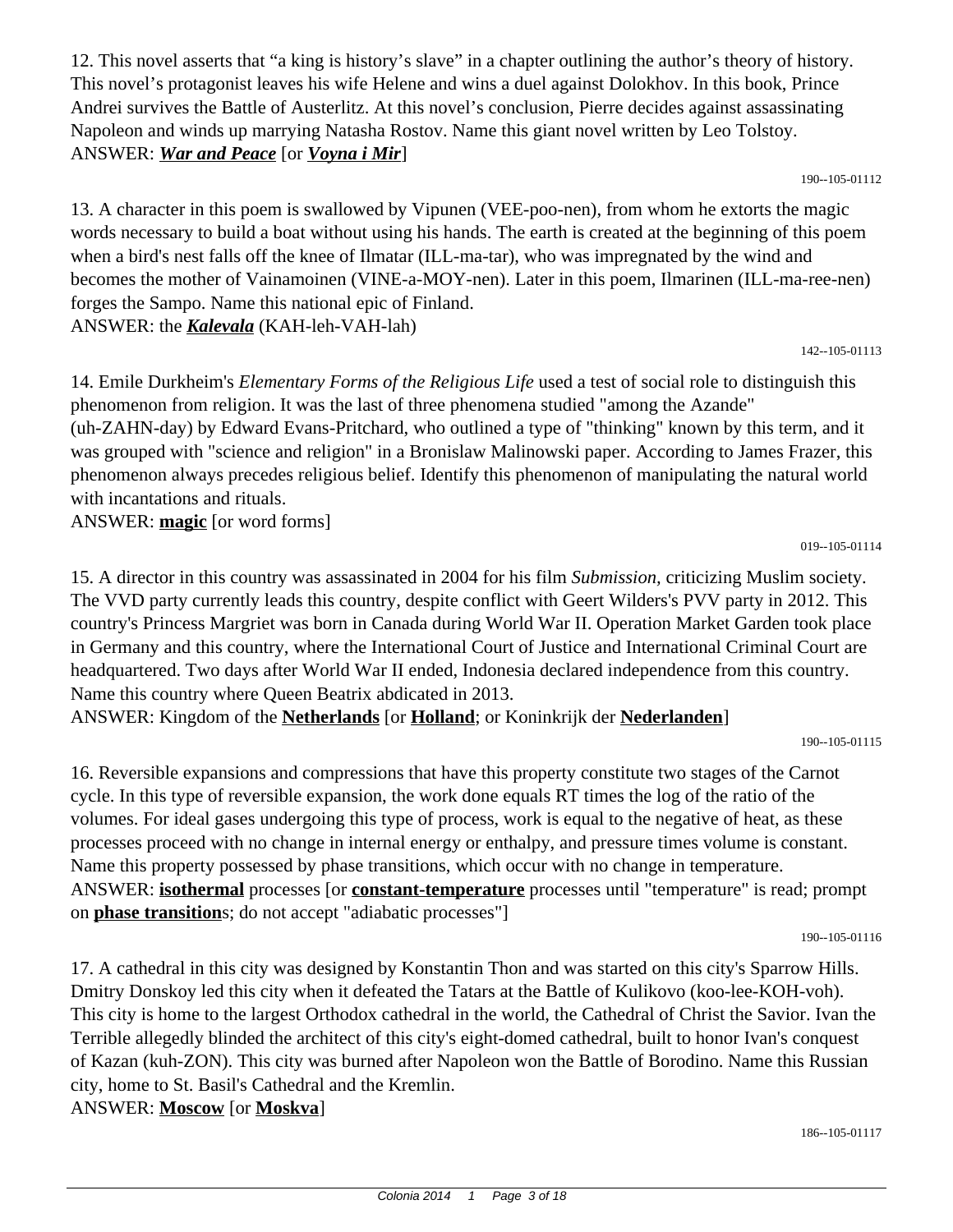18. Chancellor Li Linfu led a series of purges during this dynasty. Buddhism was suppressed during the Hu-chiang (hoo-CHONG) period of this dynasty, which fought against the Abbasid Caliphate at the Battle of the Talas River. This dynasty was interrupted by the reign of Empress Wu Zetian. This dynasty defeated An Lushan's rebellion, and it was the time of poets such as Li Po and Du Fu. Name this Chinese dynasty founded by Emperor Gaozu (gow-ZOO) that followed the Sui (SWEE) dynasty. ANSWER: **Tang** dynasty

227--105-01118

19. This novel ends with a character receiving a letter reading "It is a great comfort to have you so rich" and requesting "a place at court." It begins with the observation that a single man with a good fortune "must be in want of a wife." The female protagonist is wooed by the foolish clergyman Mr. Collins and has such sisters as Lydia and Jane, who become involved with Mr. Wickham and Mr. Bingley. Name this Jane Austen novel about Elizabeth Bennett and Mr. Darcy. ANSWER: *Pride and Prejudice*

052--105-01119

20. One type of these events is triggered by a drop in pressure caused by increased pair-production. The Phillips relationship describes the light curve of another type of these events, which were used by Reiss and Perlmutter to show that the expansion of the universe is accelerating. Yet other types occur after core collapse or when a star crosses the Chandrashekar (chohn-druh-shay-KAR) limit. The Crab nebula is the remnant of one observed in 1054. Name these cosmic events in which a star explodes. ANSWER: **supernova**e [or **SN**]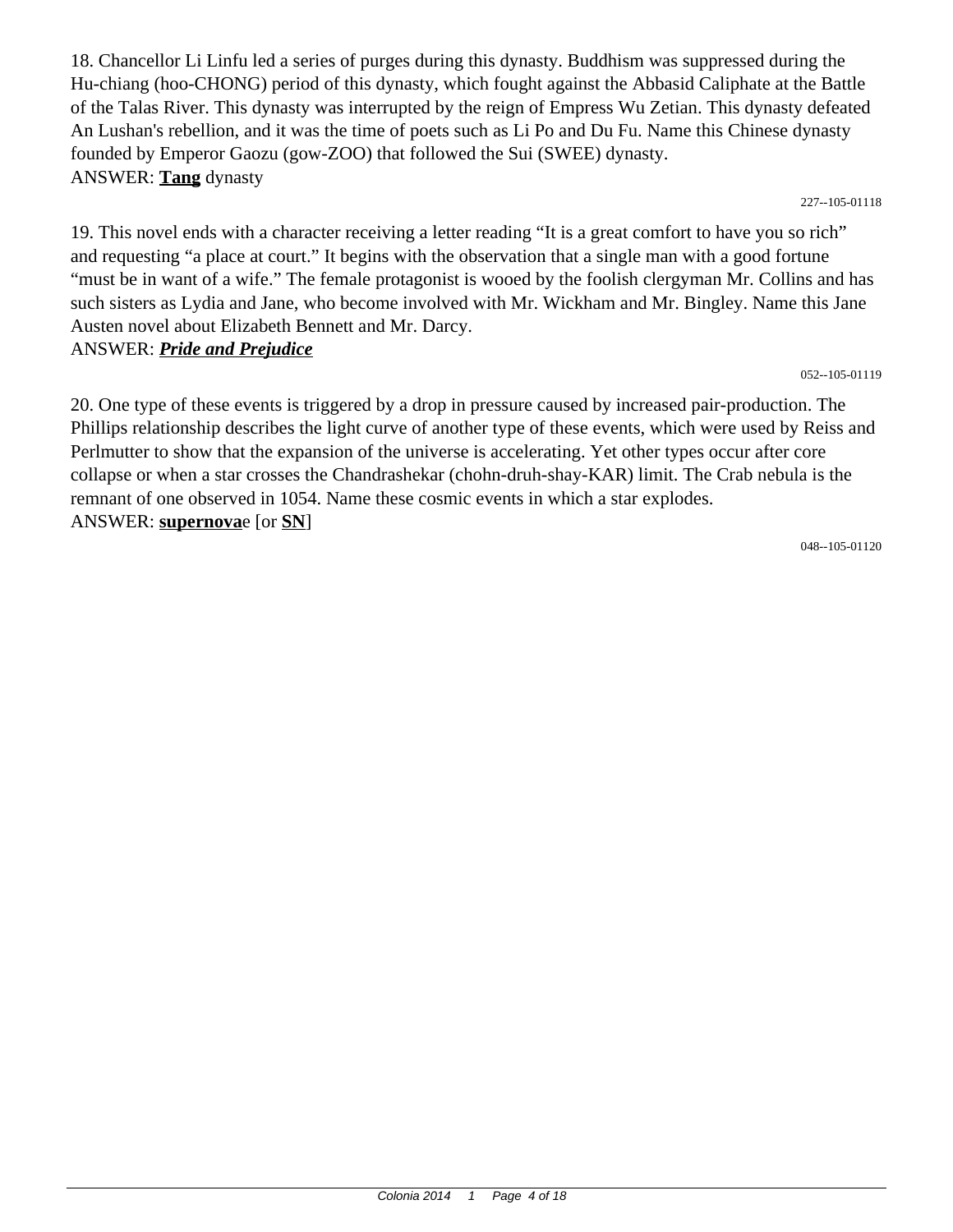

1. Symbols in this writing system that have developed native meanings are known as "Kokku" (COH-koo) The two ways to read this system's normal symbols are called "on-yomi" (AHN-yoh-mee) and "kun-yomi" (KUN-yoh-mee). This system is ideogrammatic, rather than representing words or syllables, and its name literally means "Han characters," reflecting its origin. This one of at least three writing systems for Japanese consists of symbols based on Chinese characters. Identify this writing system that is not hiragana (HEER-uh-gah-nuh) or katakana (KAH-tuh-kah-nuh).

ANSWER: **Kanji** [prompt on **Japanese** until "on-yomi" is read]

147--105-01121

2. This man posited a theory of behavior that acknowledges the influence of both social factors and the environment, reciprocal determinism. His best-known experiment focused on a similar area as his work *Adolescent Aggression.* The experiment he designed involved adult collaborators who punched the objects which name the experiment, causing the study's subjects to imitate them while yelling "sockaroo!" Name this Canadian psychologist who performed the "bobo doll" experiment. ANSWER: Albert **Bandura**

081--105-01122

3. One musician who played this instrument included the calypso-inspired "Saint Thomas" on his influential album titled for this instrument *Colossus.* This instrument was used to create "sheets of sound" on songs like the ballad "Naima" on the album *Giant Steps.* Another player of this instrument inaugurated bebop along with Dizzy Gillespie and was nicknamed "Bird." Name this woodwind instrument played by Sonny Rollins, John Coltrane, and Charlie Parker. ANSWER: tenor **sax**ophone

020--105-01123

4. This mountain was first climbed by Edwin James, who described seeing the blue columbine during the climb. Its namesake was killed in the Battle of York during the War of 1812 and had previously explored the west on orders of James Wilkinson. Katharine Lee Bates wrote the song "America the Beautiful" after admiring the view from this mountaintop. During the "Fifty-Niner Gold Rush," miners used a slogan advocating this mountain "or bust." Name this peak in the Rocky Mountains, which is named for an explorer whose first name was Zebulon. ANSWER: **Pike's** Peak

052--105-01124

5. A portrait of this monarch was painted by Jean Clouet (cloo-EY). He was criticized for allying his country with the Ottoman Empire, the first European to do so. This king successfully invaded Italy by defeating Swiss pikemen at the Battle of Marignano (MAH-rin-YAH-no), but he was captured ten years later at Pavia (pah-VEE-uh). This monarch failed to strike an alliance with Henry VIII at the Field of the Cloth of Gold, but was successful in cultivating the French Renaissance. Name this Valois (val-WAH) King of France who often fought against Holy Roman Emperor Charles V. ANSWER: **Francis I** [prompt on **Francis**]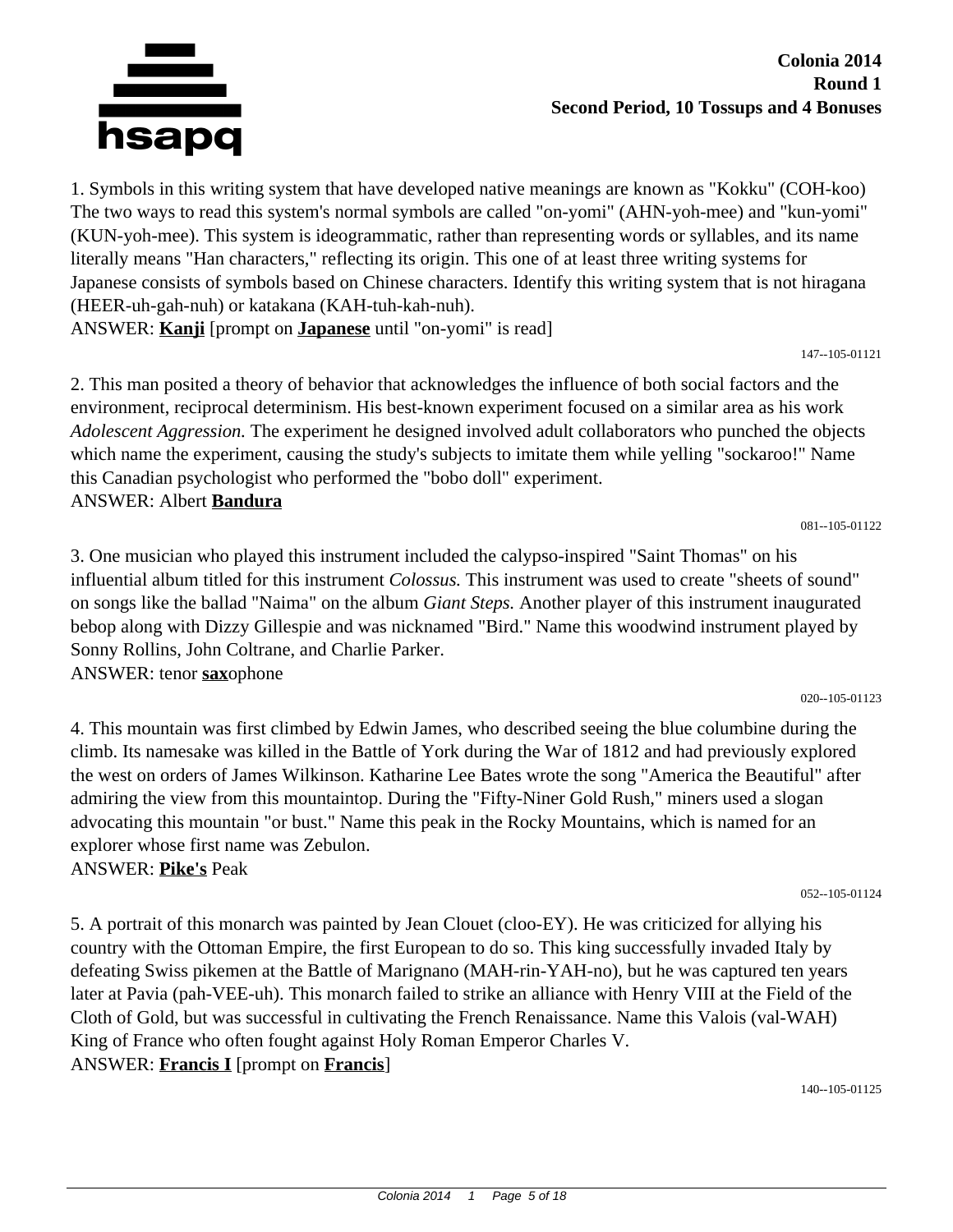6. This artist painted the interior of a building with a green roof and red walls, inside which a waiter stands next to a billiards table. The time this artist spent in Arles led to paintings such as *The Yellow House.* This artist painted a landscape dominated by large swirls in the center and a cypress tree on the left, both overlooking Saint-Remy. This artist of *The Night Cafe* depicted himself with a bandaged ear in his late self-portraits. Name this post-Impressionist artist of *Starry Night.* ANSWER: Vincent **van Gogh**

140--105-01126

7. This man ordered the imprisonment of a man who criticized his plan for industrializing "poor and blank" lands after the Lushan conference. The Gang of Four jockeyed for power after his death. He asked citizens to produce steel and not farm, resulting in a great famine. He advocated the Great Leap Forward and declared war on intellectuals in the Cultural Revolution. Name this author of the *Little Red Book* who was the first chairman of Communist China. ANSWER: **Mao** Zedong

020--105-01127

8. This philosophical school was referred to as a "new name for some old ways of thinking" in a book written by the author of "What is an Emotion?" Many proponents of it were members of the Metaphysical Club. Texts written by proponents of this school include "How to Make Our Ideas Clear," *The Varieties of Religious Experience,* and *Democracy and Education*. Name this philosophical school practiced by Charles Sanders Peirce (PURSE), William James, and John Dewey, which values practical action. ANSWER: **pragmatism**

#### 052--105-01128

9. A composer for this instrument collected fifty-six pieces in *The Rhetoric of the Gods.* A famous piece for this instrument was accompanied by the lyrics "Happy, happy, they that in hell, Know not the world's despite." This instrument developed out of an Arab instrument called the "Ud" introduced in the conquest of Spain. An English composer for this instrument wrote the song "Flow My Tears" and had music described as "Semper Dolens," a pun on his name, John Dowland. Name this popular Renaissance instrument that was replaced by the guitar. ANSWER: **lute**s

080--105-01129

10. Near the end of this play, one character attacks another with a paper knife after the latter's rant about a "coward holding a baby-killer in his manly arms," prompting a third character to note, "there's no need for red-hot pokers." The protagonists of this play are army deserter Joseph Garcin (gar-SAN), the lesbian Ines, and Estelle, who discovers that stabbing Ines has no effect. Name this Jean-Paul Sartre (SAR-truh) play in which the characters realize they are dead and that "Hell is other people." ANSWER: *No Exit* [or *Huis Clos*]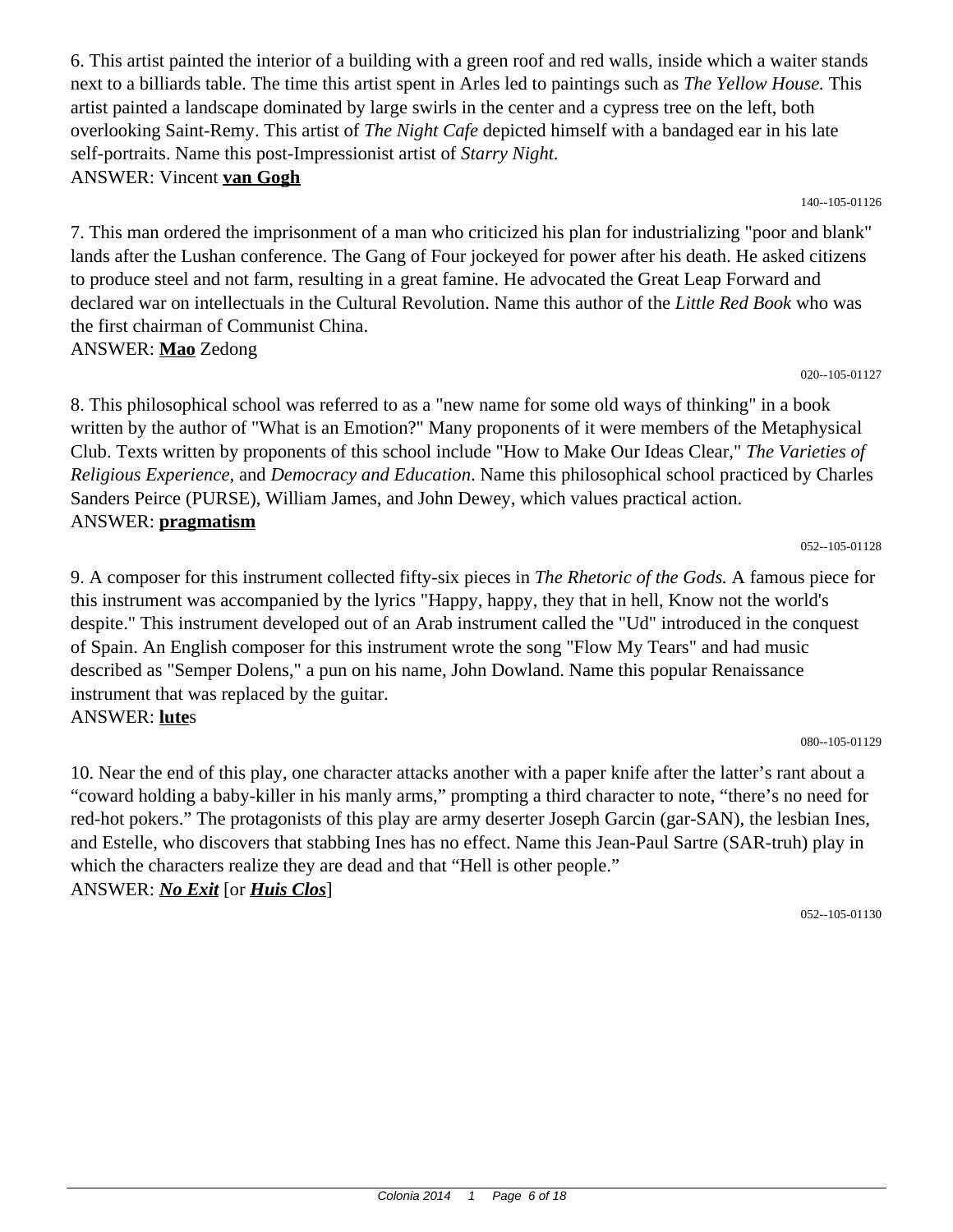1. Tell me about politicians' families.

[5] What current Mayor of New York has a daughter named Chiara who has struggled with substance abuse issues?

ANSWER: Bill **de Blasio** [or Warren **Wilhelm** Jr.]

[10] What American politician is married to an English professor named Jill and has a son named Beau who served in the Delaware National Guard?

# ANSWER: Joseph **Biden** Jr.

[15] Who has children with the author of a book criticizing Japanese cartoons called *The Channel-Surfing Kids Are Fed-Up* and is currently the president of France?

#### ANSWER: Francois **Hollande**

[20] Racist remarks in June 2013 from his son embarrassed Joe Heck, a Congressman from what state where Sharon Angle ran for the Senate?

#### ANSWER: **Nevada**

052--105-01101

2. Name these monarchs.

[5] What Castilian mother of Charles V was confined to a nunnery for insanity?

# ANSWER: **Joanna the Mad** [or **Juana la Loca**]

[10] A monarch of what name was the only French king to be canonized?

ANSWER: **Louis** IX

[15] What son of John I of Portugal patronized exploration of the African coast?

### ANSWER: Prince **Henry the Navigator**

[20] What king of France was the dauphin who took the throne with the help of Joan of Arc? ANSWER: **Charles VII** of France

023--105-01102

3. Name these Asian leaders.

[5] Who was never tried for war crimes, unlike his military leaders such as Hideki Tojo, despite being Emperor of Japan during World War II?

ANSWER: **Hirohito** [or the **Showa** Emperor]

[10] Name the leader of the Khmer Rouge who instituted the "Year Zero" policy and referred to himself as "Brother Number One."

ANSWER: Pol **Pot** [or Soloth **Sar**]

[15] Who was the "paramount leader" of China for most of the years following the purge of the Gang of Four in the late 1970s and his 1997 death?

ANSWER: **Deng** Xiaoping

[20] Which first president of Indonesia was overthrown by the 30th of September movement?

ANSWER: **Sukarno** [or Kusno **Sosrodihardjo**; do not accept \"Suharto\"]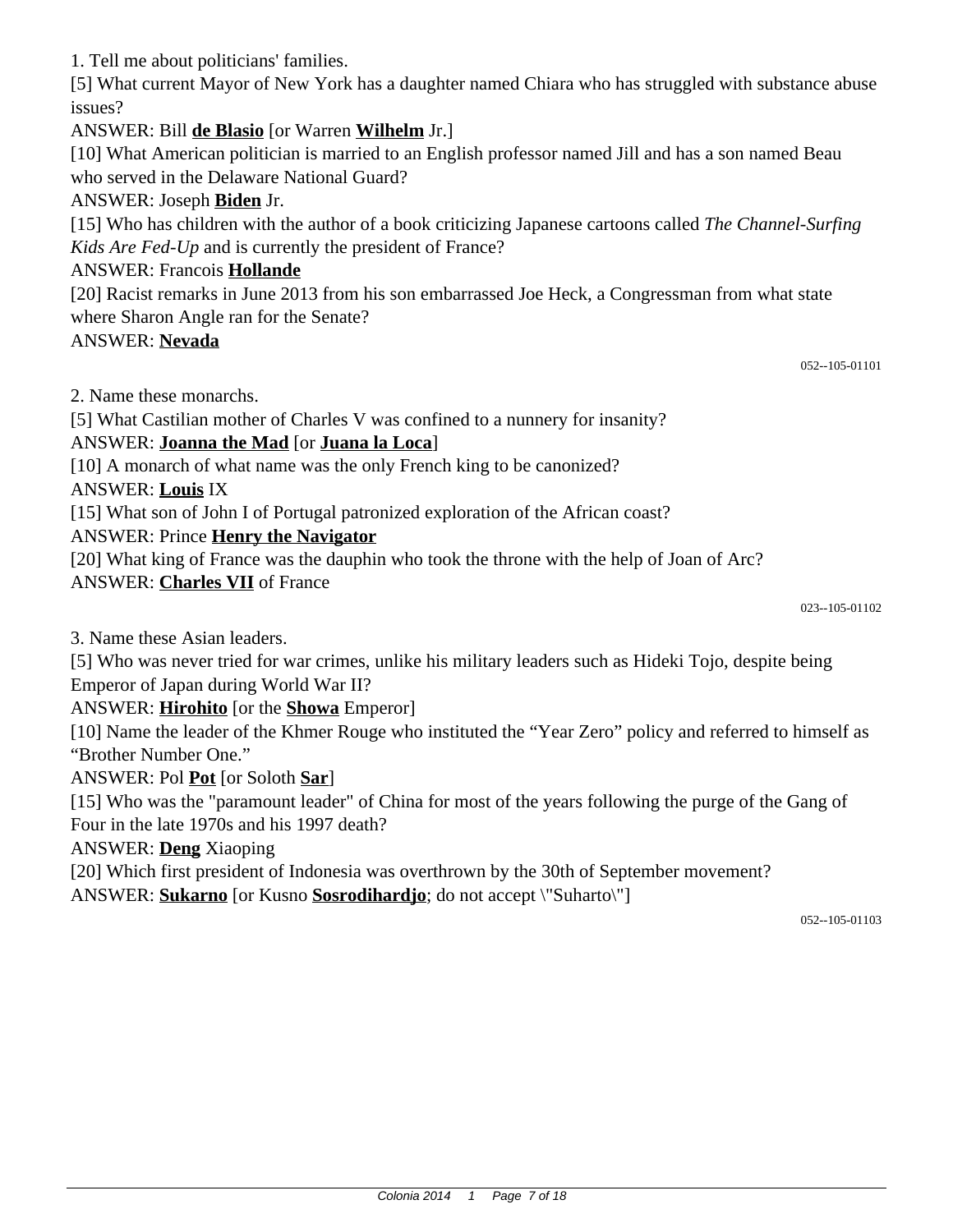4. Answer the following about assassination attempts.

[5] In what building did John Wilkes Booth shout "Sic semper tyrannis!" after jumping onto the stage, then shoot Abraham Lincoln?

# ANSWER: **Ford's** Theatre

[10] What hardscrabble President and fan of the spoils system beat Richard Lawrence with his cane after Lawrence tried to shoot him?

# ANSWER: Andrew **Jackson**

[15] Which man shouted that "I am a Stalwart, and Arthur is president now!" after shooting James Garfield in 1881?

### ANSWER: Charles **Guiteau**

[20] Which president was the target of assassination attempts by Lynette "Squeaky" Fromme and Sara Jane Moore?

ANSWER: Gerald Rudolph **Ford,** Jr. [or "Jerry" for Gerald; or Leslie Lynch **King,** Jr.]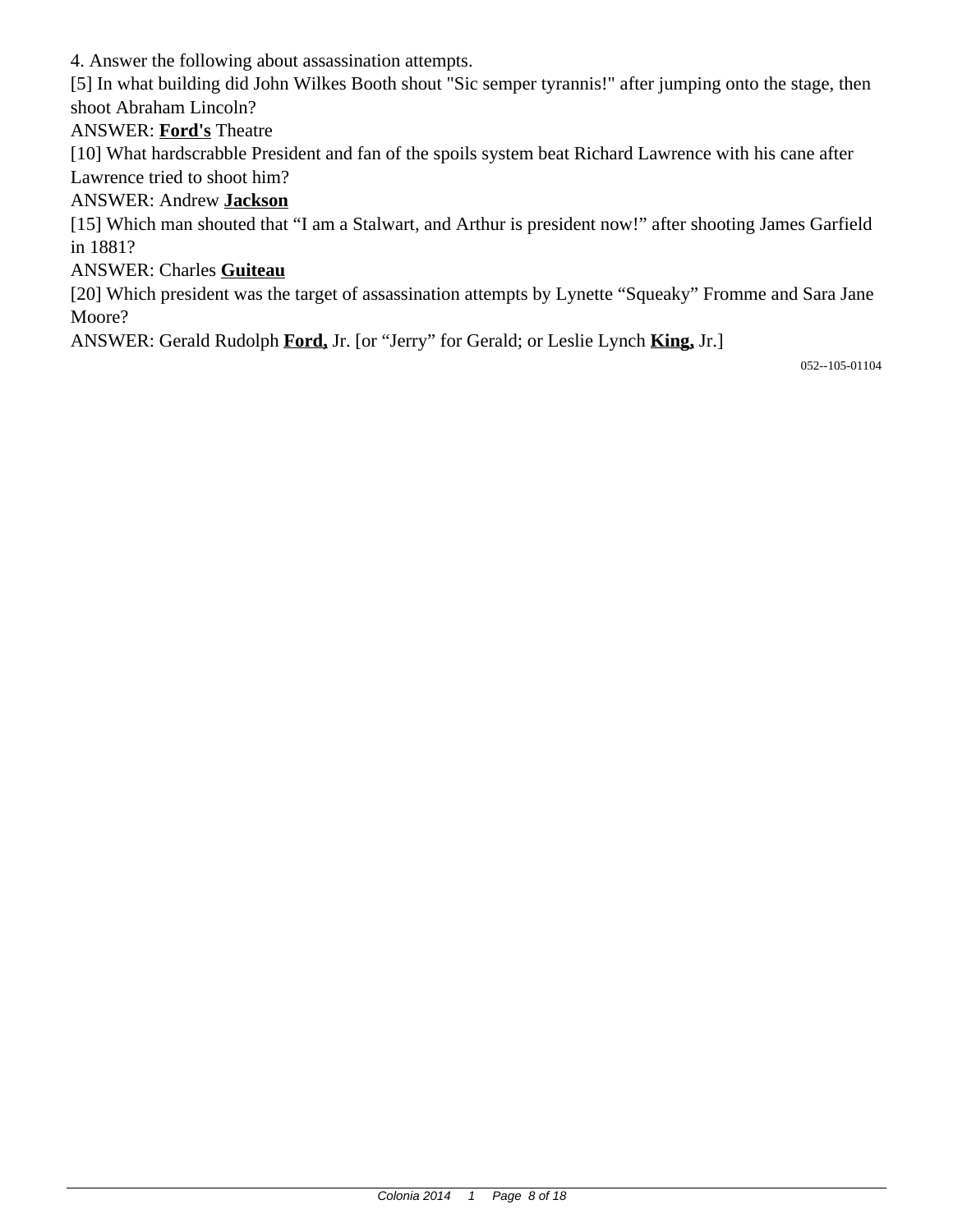

**Letter N Letter C Letter R**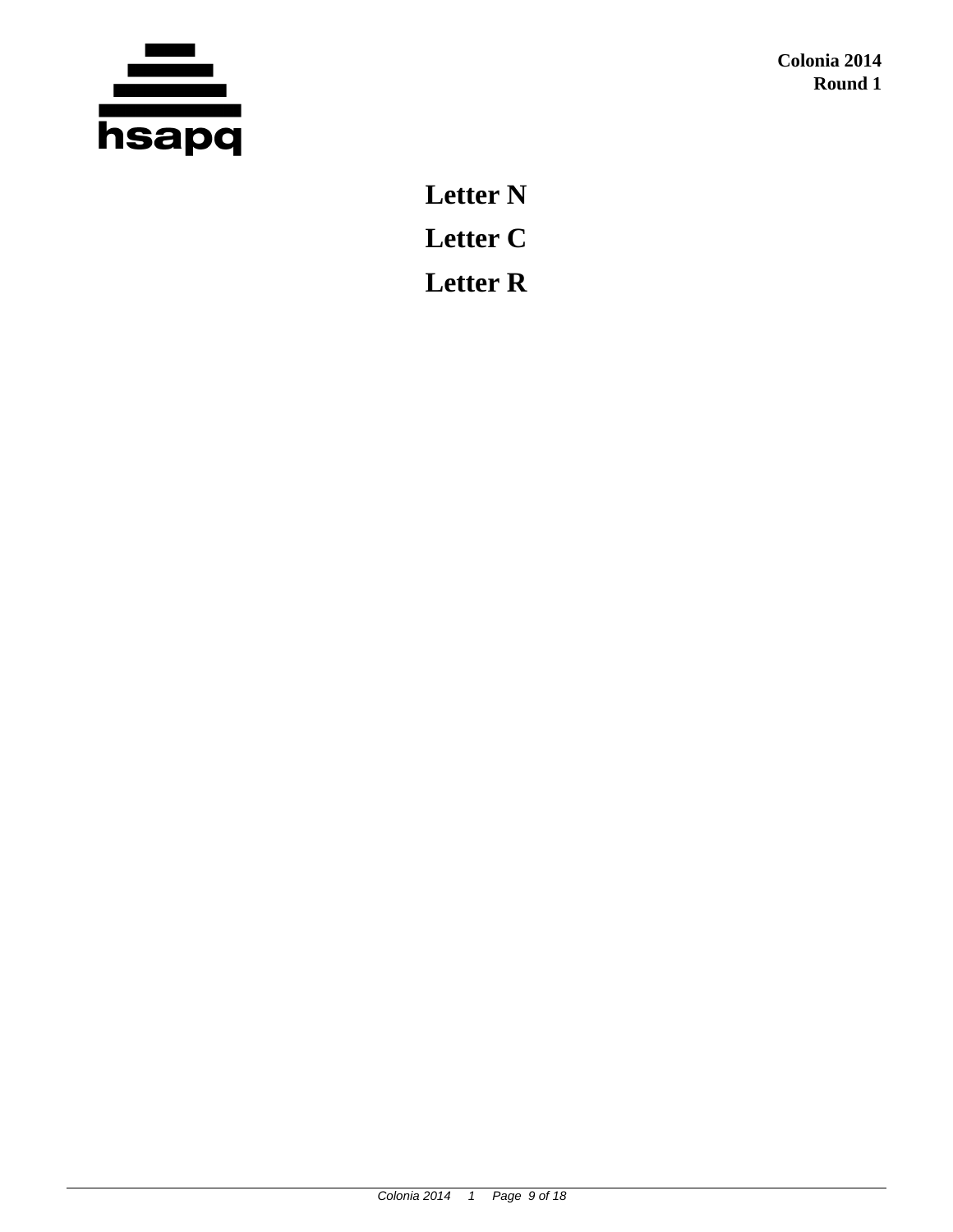Letter N

[10] Who is the narrator of F. Scott Fitzgerald's The Great Gatsby?

ANSWER: **Nick** Carraway

[10] What element is purified by complexing with carbon monoxide in the Mond process?

ANSWER: **nickel** [or **Ni**]

[10] Who defeated the Mamluks at the Battle of the Pyramids during his 1798 to 1801 conquest of Egypt?

ANSWER: **Napoleon** Bonaparte

[10] What aria from Puccini's Turandot is titled in Italian as "None shall sleep?"

# ANSWER: **nessun dorma**

[10] The model organism C. elegans belongs to what animal phylum?

# ANSWER: **nematodes** [or **nematoda**]

[10] Nancy and Bob both make the best possible choices based on each other's strategies in what kind of economic situation?

# ANSWER: **Nash equilibrium**

[10] Which American President caused the resignations of Attorney General Elliot Richardson and Deputy Attorney General William Ruckelshaus?

ANSWER: Richard **Nixon**

[10] In a short story by Nikolai Gogol, what body part jumps off of Major Kovalev and tries to be human? ANSWER: **nose** [or **The Nose**]

[10] Which Christian text reaffirms faith in God and is named after the 325 A.D. council where it was first adopted?

ANSWER: **Nicene** Creed [or **Nicaea**]

[10] A quadratic equation has imaginary roots when the discriminant has what property?

ANSWER: **negative**

239--105-0110-3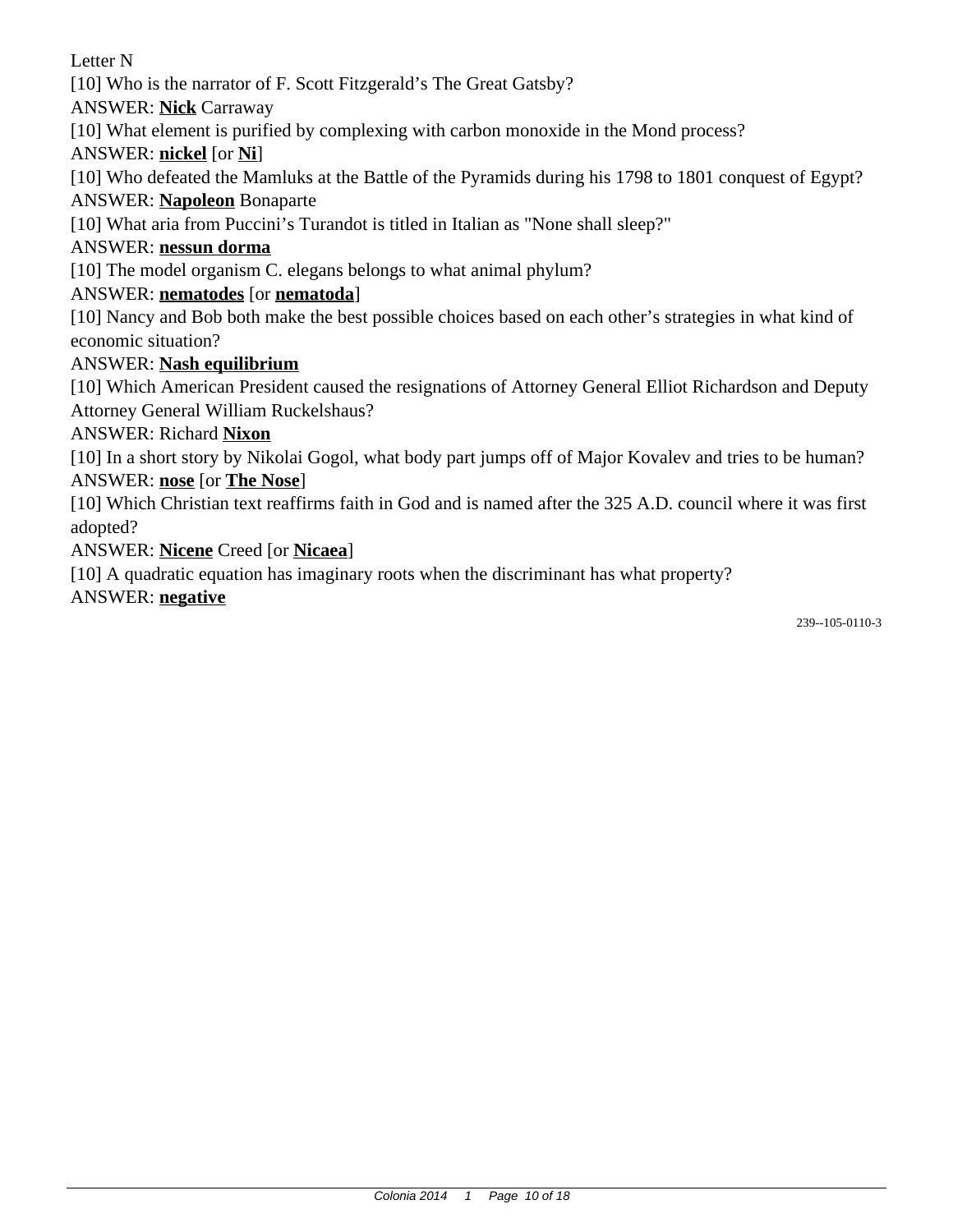Letter C

[10] What term is given to the amount of energy needed to raise the temperature of a gram of water by one degree Celsius?

ANSWER: **calorie**

[10] What leader of the Kuomintang moved his government to Taiwan in 1949?

ANSWER: **Chiang** Kai-shek [or **Chiang** Chieh-shih; or **Chiang** Chung-cheng]

[10] What Carl Orff composition starts with "O Fortuna"?

# ANSWER: *Carmina Burana*

[10] What English author wrote the mysteries *And Then There Were None* and *Murder on the Orient Express*?

ANSWER: Agatha **Christie** [or Agatha Mary Clarissa **Miller**]

[10] What type of argument includes the argument from contingency and the first cause argument as reasoning for the existence of God?

ANSWER: **cosmological** argument

[10] What poet of "Anyone lived in a pretty how town" was known for his unconventional capitalization? ANSWER: Edward Estlin **Cummings**

[10] In March 2014, what former Secretary of State compared Vladimir Putin's actions to those of Adolf Hitler?

ANSWER: Hillary Diane Rodham **Clinton** [or Hillary Diane **Rodham**]

[10] What force caused by the rotation of the earth gives hurricanes their spin?

ANSWER: **Coriolis** effect

[10] What amphitheater in Rome was built by Vespasian?

ANSWER: **Colosseum** [or **Coliseum**]

[10] What sacrament initiates a baptized person into the Christian faith?

ANSWER: **confirmation**

023--105-0110-3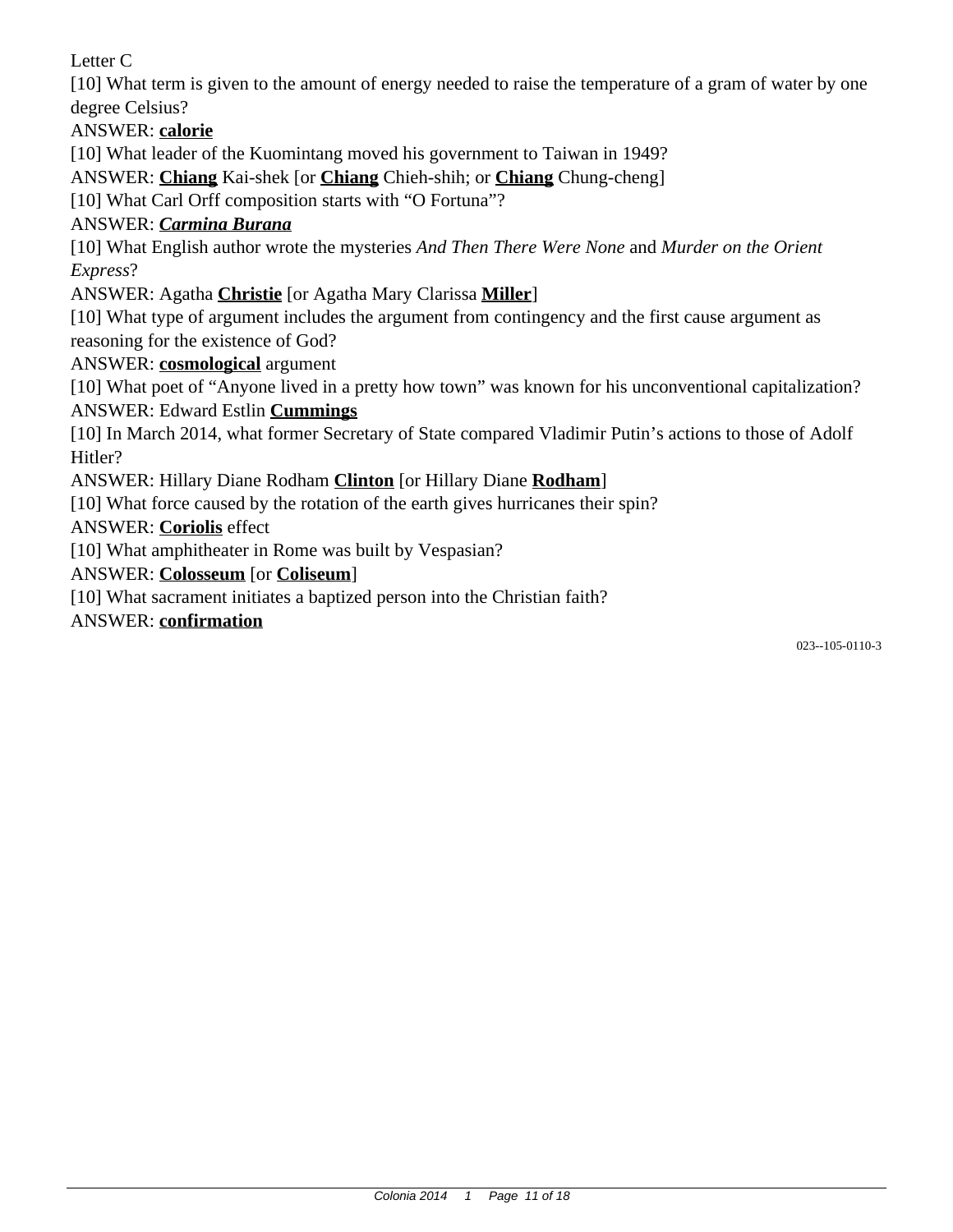Letter R

[10] Which French Impressionist painted *Dance at Moulin de La Galette* and *Luncheon of the Boating Party?*

ANSWER: Pierre-Auguste **Renoir**

[10] What protagonist of *Crime and Punishment* finally confesses to Porfiry Petrovich at the book's end? ANSWER: Rodion Romanovich **Raskolnikov** [or **Rodia**]

[10] What adjective is used in computer science to denote "expressions" used to parse strings, and in math, describes a polygon with all congruent sides and angles?

# ANSWER: **regular**

[10] What river separates Texas from Oklahoma?

ANSWER: **Red** River of the South

[10] What novel by Daphne du Maurier begins, "Last night I dreamt I went to Manderley again"?

# ANSWER: *Rebecca*

[10] What type of tax disproportionally takes a larger percentage of income from poor people than from the wealthy?

# ANSWER: **regressive** tax

[10] The Thermidorian Reaction was sparked by the decision to execute what leader of the Committee of Public Safety, who presided over much of the Reign of Terror?

# ANSWER: Maximilien de **Robespierre**

[10] Which step in a chemical reaction determines the overall mechanism because it occurs the most slowly?

# ANSWER: **rate-determining** step [or **rate-limiting** step]

[10] What politician was shot in 1981 by John Hinckley Jr.?

### ANSWER: Ronald **Reagan**

[10] Valmiki wrote which ancient Hindu epic about a hero who must rescue his wife Sita from Ravana? ANSWER: *Ramayana*

190--105-0110-3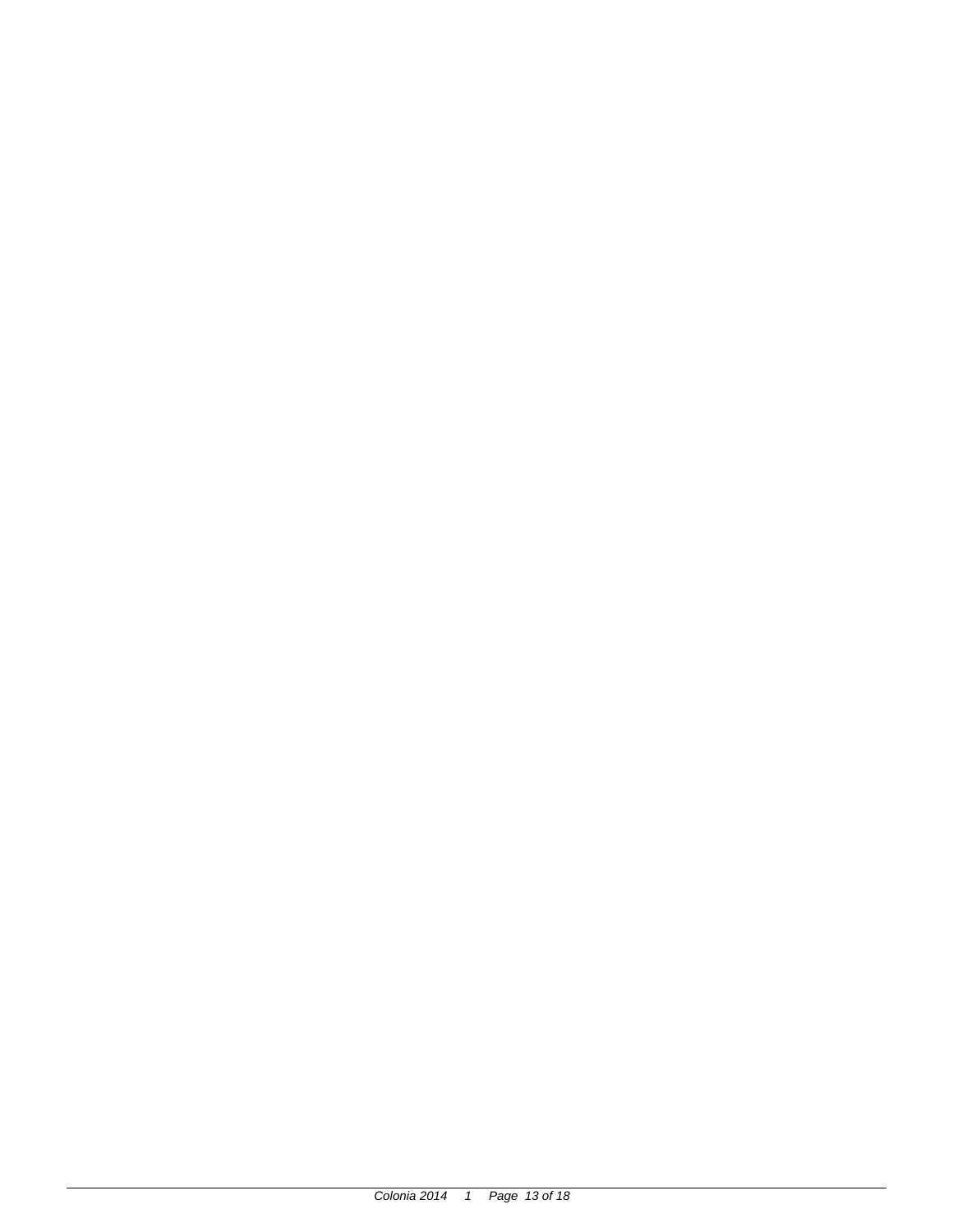

**Colonia 2014 Round 1 20 20-Point Tossups**

1. A domed stadium in this city known as the "Big Egg" was, until 2004, the home field of a team called the Ham Fighters. It suffered numerous casualties in Operation Meetinghouse, which resulted in over 100,000 people's ashes being interred in Sumida Ward. In 1995, this city, which has the tallest freestanding tower in the world, had its subway system victimized by a terrorist attack perpetrated by the cult Aum Shinrikyo. For 20 points, name this city whose Imperial Hotel survived the 1923 Great Kanto Earthquake. ANSWER: **Tokyo**

052--105-01101

023--105-01102

2. This ruler moved his capital away from Amarna to Memphis. This ruler was married to Ankhesenamun (ohn-kes-en-AH-mun), and he sent forces to fight the Syrians and Hittites under his general Horemheb (HO-rem-heb). This ruler was also advised and succeeded by Ay (EYE), and he was one of the last pharaohs of the Eighteenth Dynasty. For 20 points, name this pharaoh who was buried in KV62, a tomb discovered in 1922 by Howard Carter.

ANSWER: **Tut**ankhamun [or **Tut**ankhaten]

3. For Raman scattering, this person names the lines caused by the positive and negative wavelength shifts. A law named for this scientist states that the drag force on a particle in a fluid is proportional to six pi times the velocity. He is the second namesake of a set of very difficult to solve partial differential equations that describe fluid flow, which he names with Navier (NAH-vee-ey). For 20 points, name this British physicist who generalized Green's theorem to relate surface integrals and volume integrals. ANSWER: George Gabriel **Stokes**

048--105-01103

4. Minerva saved a victim of this man who had achieved insight by looking at the spine of a fish. This man used honey to attract an ant into walking through a seashell. After this man pushed his nephew Perdix off of the Acropolis, Minerva turned Perdix into a partridge. Either this man or the daughters of Cocalus (coh-CAL-us) killed his former employer, the husband of Pasiphae (PASS-if-ey). For 20 points, name this father of Icarus who designed the Labyrinth. ANSWER: **Daedalus** [or **Daedalos**; or **Taitale**]

186--105-01104

5. A 2013 adaptation of this opera by the Metropolitan Opera sets this work in 1960s Las Vegas. One character in this work claims to be a student named Gualtier Malde in order to woo a woman who is being hidden from the public by her father. In this opera, the title character's daughter Gilda is stabbed by Sparafucile. It is based on the Victor Hugo play *Le Roi S'Amuse* and includes the Duke of Mantua's aria "La donna e mobile." For 20 points, name this opera by Giuseppe Verdi about a hunchbacked jester. ANSWER: *Rigoletto*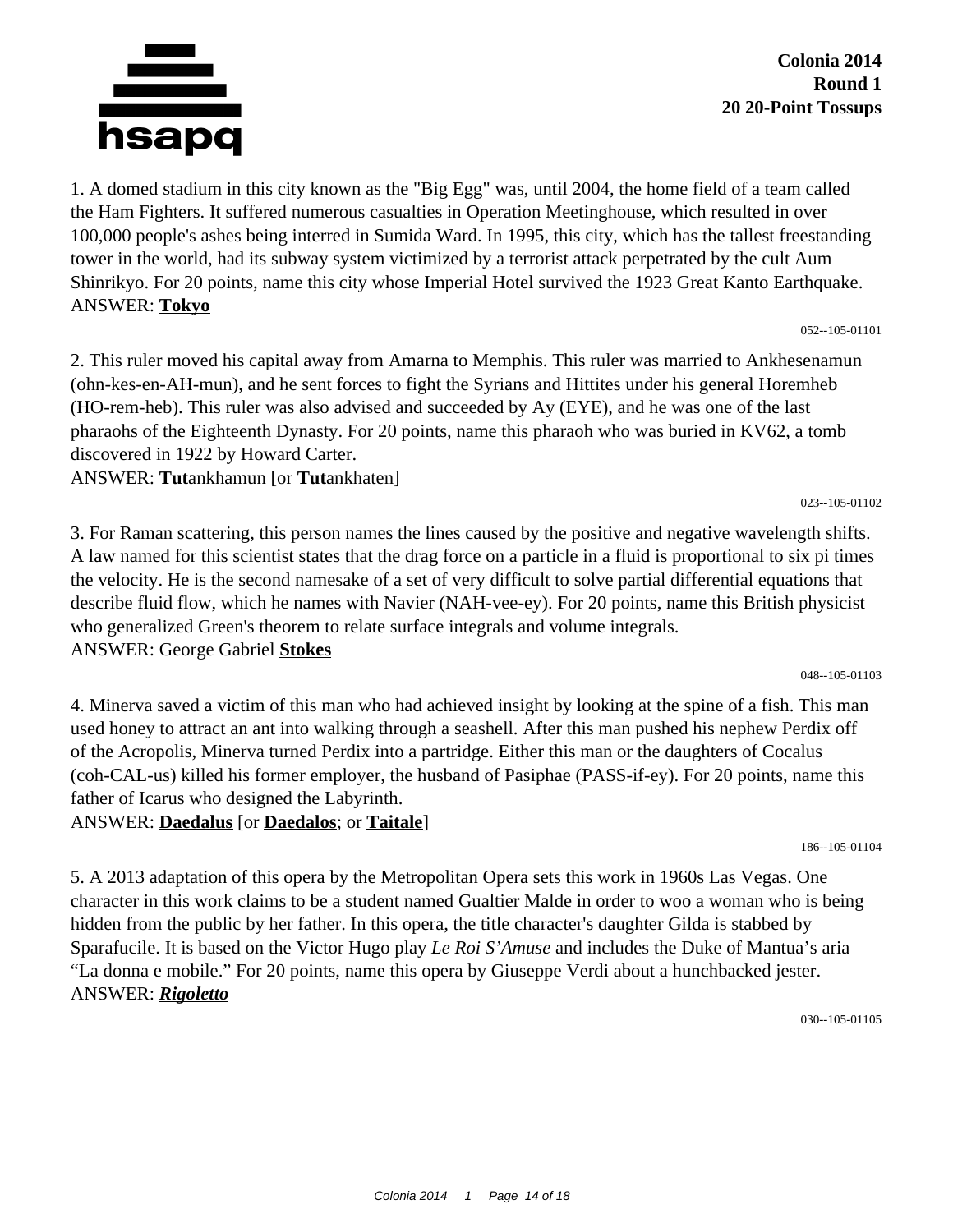6. Julius Caesar described seeing men dyed with woad while twice doing this action. The last successful instance of this feat was followed by the Harrying of the North and included a battle that featured the death of several housecarls. Napoleon envisioned accomplishing this feat with balloons and a massive tunnel, and Operation Sea Lion was a failed German attempt to do this action. It was most recently performed by the king who ordered the creation of the Domesday Book. For 20 points, identify this kind of military conquest which gave William the Conqueror his name.

ANSWER: **invading Britain** [or **invading England** or other equivalents]

7. This country was the home of a poet who wrote a work about a soul being unchained from the body during the night in *First Dream*. Another author from this country renewed interest in Sor Juana Ines de la Cruz with his *The Traps of Faith* and wrote an essay about about this country entitled *The Labryinth of Solitude*. One author from this country wrote *The Old Gringo*, a fictionalized account of Ambrose Bierce's trip to this country with the army of Pancho Villa. For 20 points, name this home country of Carlos Fuentes and Octavio Paz.

ANSWER: **Mexico**

8. One novel from this country ends with Maureen running towards a helicopter; that novel features the Smales family fleeing to the village of their servant July during a violent civil war. After receiving a letter from Theophilius Msimangu, Stephen Kumalo searches for his son Absalom in another novel set in this country. For 20 points, name this country, home to Nadine Gordimer and Alan Paton. ANSWER: Republic of **South Africa**

9. During this period, the Action Programme implemented freedom of speech and the press. During this event, *The Two Thousand Words* manifesto was published by Ludvik Vaculik (VAH-choo-lik). Many of the leaders during this period later joined Charter 77. Gustav Husak (HOO-shock) undid most of the reforms passed during this event, which attempted to establish "socialism with a human face." Leonid Brezhnev sent in troops provided by the Warsaw Pact to end this event. For 20 points, name this period of liberal reforms in Czechoslovakia, started by Alexander Dubcek (DOOB-check) in 1968. ANSWER: **Prague Spring** [or **Prazske jaro**]

10. This man showed the limitations of rationalism with self-evident contradictions he called "antinomies." He claimed rationalists and empiricists were unable to account for synthetic and "a priori" truths, whose existence he defended with transcendental arguments. In the *Groundwork of the Metaphysics of Morals,* he said that all moral actions should be such that we could will them to be universal laws, his categorical imperative. For 20 points, name this author of *Critique of Pure Reason,* a German transcendenttalist philosopher.

ANSWER: Immanuel **Kant**

11. This sculptor depicted the assassination of an Assyrian general by a widow in his *Judith and Holofernes.* This man sculpted *St. Mark* and *St. George* for the Orsanmichele. He created an equestrian statue of Erasmo of Nami known as *Gattamelata,* and he also sculptured a boy with his foot on the head of the slain Goliath. For 20 points, name this Renaissance artist famous for his bronze, nude *David.* ANSWER: **Donatello** [or Donato di Niccolo di Betto **Bardi**]

227--105-01111

226--105-01108

030--105-01107

141--105-01106

121--105-01110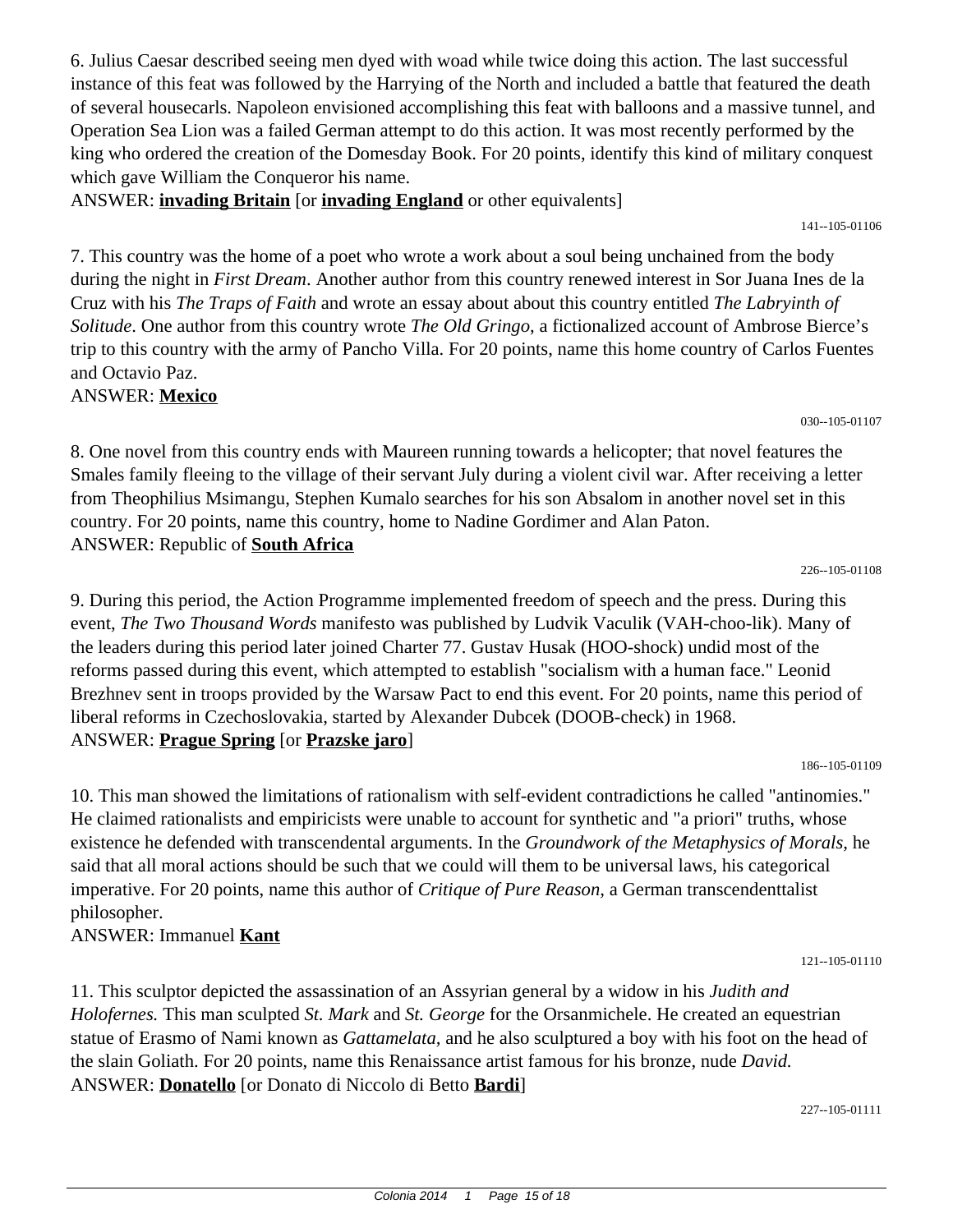12. This man became a starting player in college after injuries to future Colorado Rockies star Todd Helton. After he threw four interceptions in a game, his coach, Jim Mora, told the media "Don't talk about playoffs." In 2003, this player referred to a teammate as "our idiot kicker who got liquored up and ran his mouth off." This man attracted attention for saying "Omaha" numerous times before snaps in the most recent NFL playoffs. For 20 points, name this quarterback who threw for a record fifty-five touchdown passes in the 2013 season.

ANSWER: **P**eyton **Manning** [prompt on **Manning**]

13. In this novel, it is revealed that Debray gives confidential information to his lover to help her invest her husband's money in stocks. That accusation is dealt with by Villefort (vee-yuh-FORT), who realizes a letter given to this novel's protagonist by Napoleon is addressed to his father. With the assistance of Faria, that protagonist escapes that Chateau d'If (DEEF) and gains a fortune. For 20 points, identify this novel about Edmond Dantes written by Alexandre Dumas (doo-MAH).

ANSWER: *The Count of Monte-Cristo* [or *Le Comte de Monte-Cristo*]

14. The second item on this list is "samudaya" (sah-moo-DIE-uh), which is later elucidated to include killing, lying, stealing, and other forms of "attachment." This list begins with "dukkha" (DOO-kuh) and ends with "magga." These tenets were revealed at Sarnath and are recorded in the text *The Setting in Motion of the Wheel of Dharma,* and they constituted the first sermon given after the enlightenment under the Bodhi tree. The last of these beliefs says that the Eightfold Path is the way to reach nirvana. For 20 points, identify this set of core beliefs of Buddhism.

ANSWER: **Four Noble Truths** [or **Chattari-ariya-saccani**; or **Chatvari-arya-satyani**]

019--105-01114

052--105-01112

233--105-01113

15. In a novel by this author, Captain Winterbottom stops a fight involving a village led by Ezeulu. This author complained about the "dehumanization of Africa and Africans" by a "bloody racist" in his essay "An Image of Africa" about the book *Heart of Darkness*. A character created by this author beats his wife during the Week of Peace and lives in Umuofia. For 20 points, name this Nigerian author who wrote *Arrow of God* and a novel about Okonkwo called *Things Fall Apart*. ANSWER: Albert Chinualumogu **Achebe**

023--105-01115

16. This man was shot five times by the radical Ferdinand Cohen-Blind. He urged the passage of the Anti-Socialist Laws and innovative Sickness and Accident Insurance Laws. This man claimed that the great questions of the day would be resolved "by iron and blood" and launched the anti-Catholic *Kulturkampf.* He was eventually removed from office by Kaiser Wilhelm II. For 20 points, name this chancellor who unified the German states into a Prussia-dominated empire. ANSWER: Otto von **Bismarck**

052--105-01116

17. This composer's short piano piece *Albumblatt* was rediscovered and given its premiere in 2012. This man's fourth symphony includes variations of a theme from Bach's *Cantata No. 150*. His *Four Serious Songs* were written in memory of Clara Schumann, with whom this composer was in love. This composer included student drinking songs in his *Academic Festival Overture.* For 20 points, name this German composer who composed a famous lullaby.

ANSWER: Johannes **Brahms**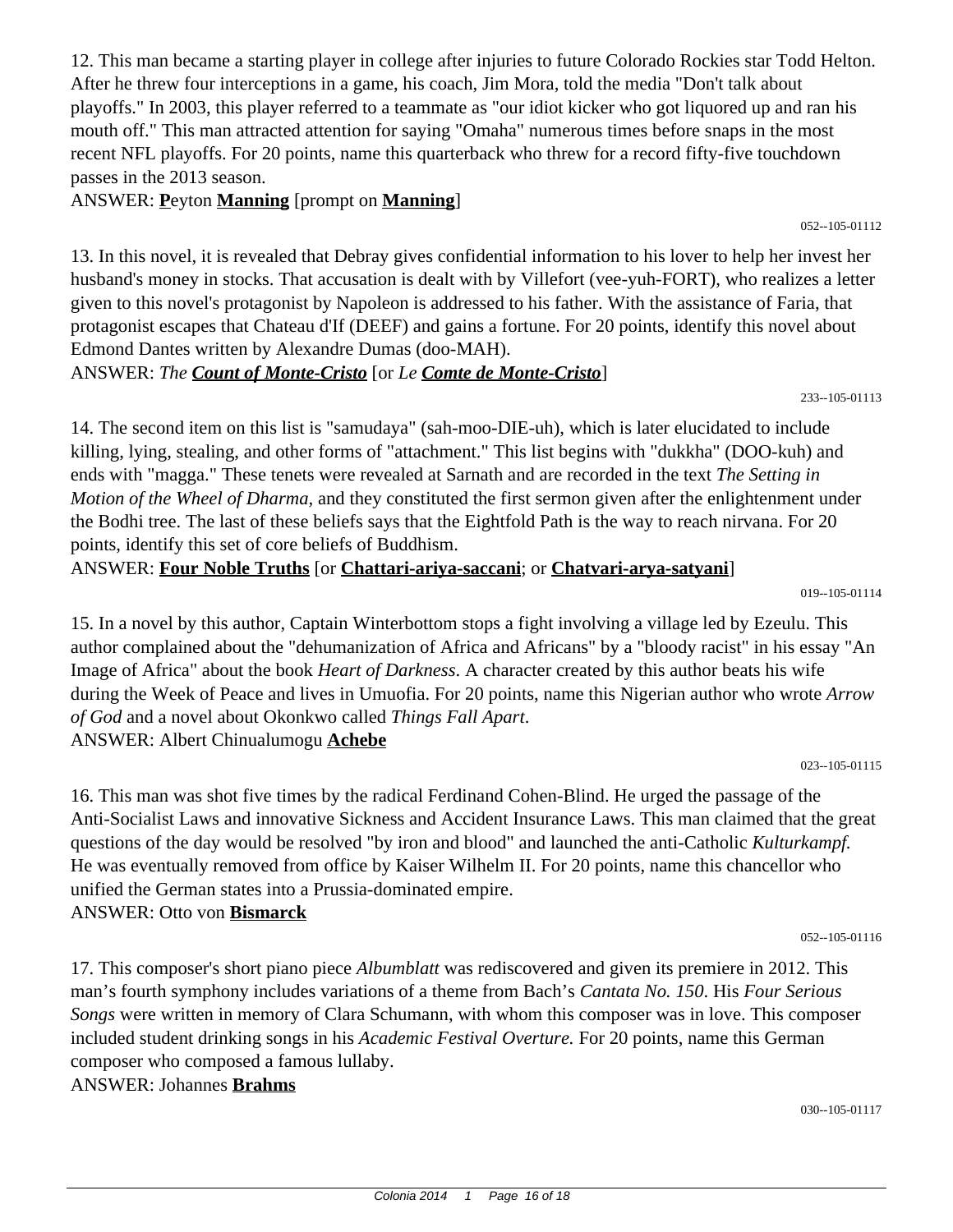18. A particularly short one of these beings won a bet against a tyrant by crossing the universe within three steps. The last of them will arrive on a white horse to bring in the end of the current age. The seventh of these divinities killed the demon Ravana to rescue his wife Sita, and the eighth mentored Arjuna in the *Mahabharata* (mah-ha-BAH-ruh-tuh). Rama and Krishna are two of, for 20 points, what ten terrestrial incarnations of the preserver god from Hindu mythology? ANSWER: **avatar**s of **Vishnu**

080--105-01118

19. The ecliptic alignment of the anisotropy (an-ICE-uh-trop-ee) in this entity could violate the Copernican principle. This entity is linearly polarized due to Thomson scattering. The gravitational redshift of photons from this entity is described by the Sachs-Wolfe effect. Its origins lie in the recombination epoch, when photons decoupled from matter. It has been mapped by WMAP and COBE and was discovered by Robert Wilson and Arno Penzias at Bell Labs. For 20 points, name this radiation with a temperature of 2.7 degrees Kelvin that permeates the universe and is a residual of the Big Bang.

ANSWER: **CMB**R [or **cosmic microwave background** radiation; or **relic** radiation]

127--105-01119

20. This composer wrote the second movement of one of his piano concertos with the soprano Constantia Gladkowska in mind. A waltz written by this composer was inspired by the sight of George Sand's dog chasing its tail. This composer of the "Minute Waltz" created a piece in which the right hand only plays black keys, and he wrote nearly seventy mazurkas. For 20 points, name this Polish-born French composer who created the "Black Key" and "Revolutionary" etudes.

ANSWER: Frederic Francois **Chopin** [or Fryderyk Franciszek **Szopen**]